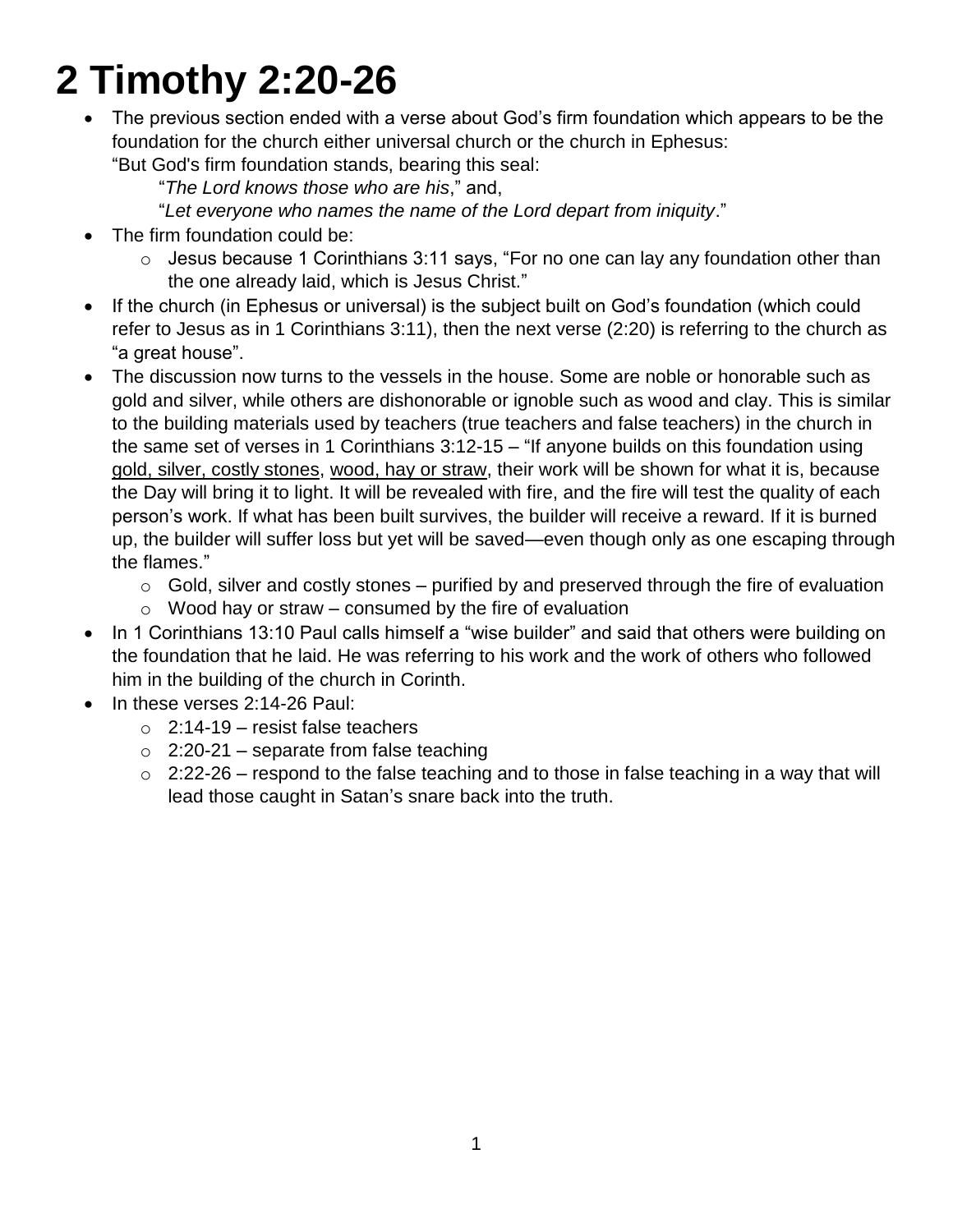2 Timothy 2:20 – "**Now in a great house there are not only vessels of gold and silver but also of wood and clay, some for honorable use, some for dishonorable**."

|                                        | 1722 [e]<br>En<br>$20$ $EV$<br>In<br>Prep |                       | 3173 [e]<br>megalē<br>μεγάλη<br>a great<br>Adj-DFS | 1161 [e]<br>de<br>$\delta \hat{\epsilon}$<br>now<br>Conj | 3614 [e]<br>oikia<br>οίκία,<br>house<br>N-DFS         | 3756 [e]<br>ouk<br>$\vec{\omega}$<br>not<br>Adv     | 1510 [e]<br>estin<br>έστιν<br>there are<br>V-PIA-3S            | 3440 [e]<br>monon<br>only<br>Adv | 4632 [e]<br>skeuē<br>vessels<br>N-NNP |                               | 5552 [e]<br>chrysa<br>μόνον σκεύη χρυσᾶ καὶ<br>golden<br>Adj-NNP |                    | 2532 [e]<br>kai<br>and<br>Conj |                                                        |
|----------------------------------------|-------------------------------------------|-----------------------|----------------------------------------------------|----------------------------------------------------------|-------------------------------------------------------|-----------------------------------------------------|----------------------------------------------------------------|----------------------------------|---------------------------------------|-------------------------------|------------------------------------------------------------------|--------------------|--------------------------------|--------------------------------------------------------|
| 693 [e]<br>argyra<br>silver<br>Adj-NNP | άργυρᾶ,                                   |                       | 235 [e]<br>alla<br>άλλὰ καὶ<br>but<br>Conj         | 2532 [e]<br>kai<br>also<br>Conj                          | 3585 [e]<br>xylina<br>ξύλινα καὶ<br>wooden<br>Adj-NNP | 2532 [e]<br>kai<br>and<br>Conj                      | 3749 [e]<br>ostrakina<br>όστράκινα ; και<br>earthen<br>Adj-NNP |                                  | 2532 [e]<br>kai<br>and<br>Conj        | ha<br>$\ddot{\alpha}$<br>some | 3739 [e]<br>RelPro-NNP                                           | men<br>μέν<br>Conj | 3303 [e]<br>indeed             | 1519 [e]<br>eis<br>$\vec{\epsilon}$ ic<br>unto<br>Prep |
| 5092 [e]<br>timēn<br>honor<br>N-AFS    | τιμήν,                                    | ha<br>$\ddot{\alpha}$ | 3739 [e]<br>some<br>RelPro-NNP                     | 1161 [e]<br>de<br>$\delta \epsilon$<br>however<br>Conj   | 1519 [e]<br>eis<br>$ε$ ίς<br>unto<br>Prep             | 819 [e]<br>atimian<br>άτιμίαν.<br>dishonor<br>N-AFS |                                                                |                                  |                                       |                               |                                                                  |                    |                                |                                                        |

- 1. "vessels" from *skeue* which is plural of the Greek *skeuos* /skyoo-os/ which means "vessel", "jar", "dish". Generally *skeuos* is used to refer to:
	- a. A vessel to contain liquid
	- b. Any instrument by which anything is done
	- c. A household utensil
	- d. The tackle of a ship
- 2. In Romans 9:21-24 speaks of "vessels" (*skeue*) in a figurative sense as vessels made for honorable use and dishonorable use to refer to actual vessels of mercy and vessels of wrath: "Has the potter no right over the clay, to make out of the same lump one vessel for honorable use and another for dishonorable use? What if God, desiring to show his wrath and to make known his power, has endured with much patience vessels of wrath prepared for destruction, in order to make known the riches of his glory for vessels of mercy, which he has prepared beforehand for glory."
- 3. The image appears to be clear that the church (in Ephesus) that is built on the firm foundation will have within its temporal institution vessels (people) who are vessels for honorable use (saved, teaching truth) and common use (unredeemed, false teaching, empty talk).
- 4. It appears that the two types of vessels will be used (or, allowed) by the Lord to serve his purpose just as is seen in:
	- a. Parable of the Wheat and the Weeds in Matthew 13:24-30 (although in the interpretation of this parable given in Matthew 13:36-43 the "field is the world" and not the church, so this should be considered when making a comparison.):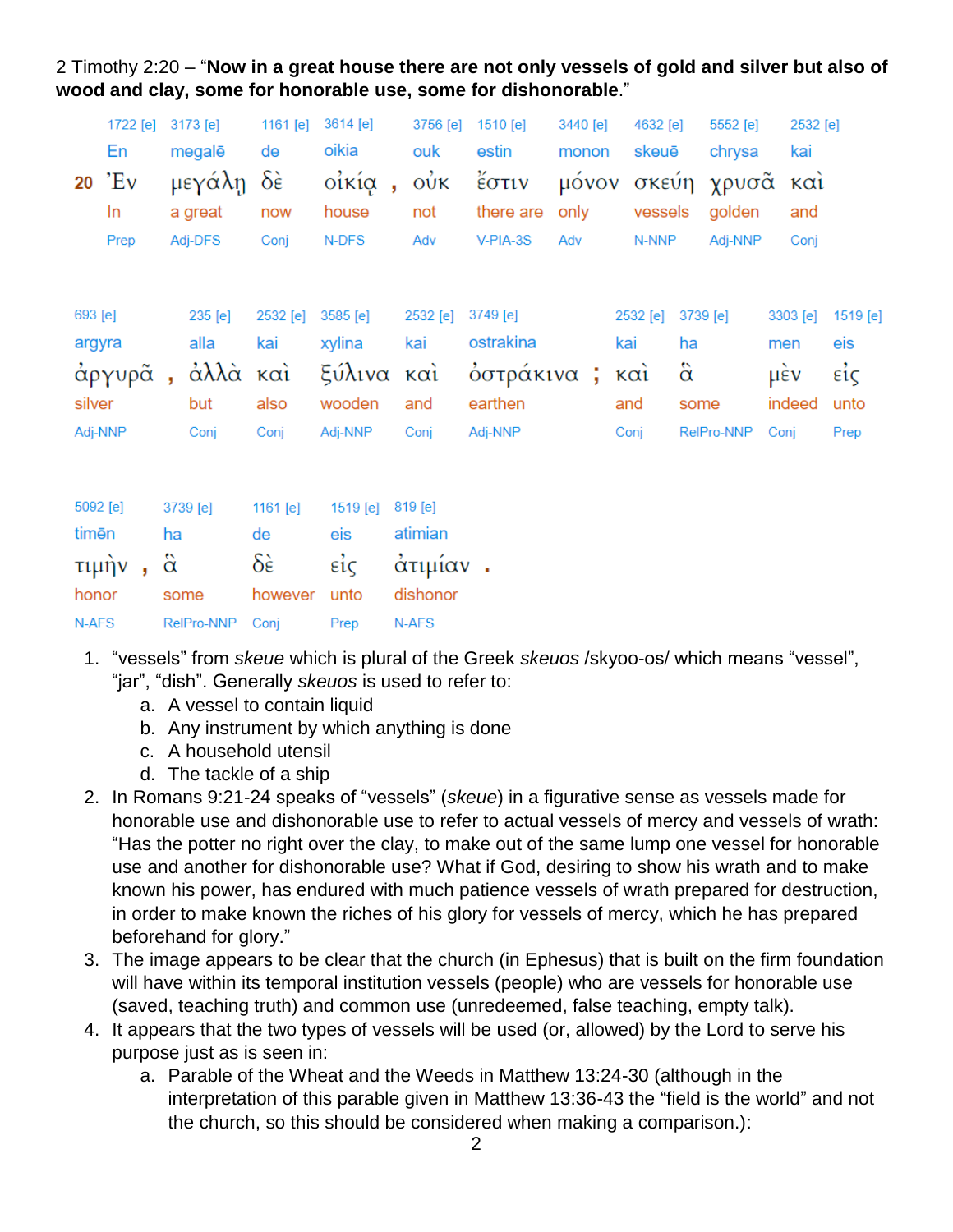"He put another parable before them, saying, 'The kingdom of heaven may be compared to a man who sowed good seed in his field, but while his men were sleeping, his enemy came and sowed weeds among the wheat and went away. So when the plants came up and bore grain, then the weeds appeared also. And the servants of the master of the house came and said to him, "Master, did you not sow good seed in your field? How then does it have weeds?" He said to them, "An enemy has done this." So the servants said to him, "Then do you want us to go and gather them?" But he said, "No, lest in gathering the weeds you root up the wheat along with them. Let both grow together until the harvest, and at harvest time I will tell the reapers, 'Gather the weeds first and bind them in bundles to be burned, but gather the wheat into my barn.'" "

- b. 1 Corinthians 3:11-15 the metaphor of building with things with eternal value such as gold, silver, costly stones, but also materials with merely temporal value wood, hay and straw.
- c. Romans 9:22 where Paul uses the example of honor vessels of mercy existing alongside the dishonorable vessels of wrath: "What if God, desiring to show his wrath and to make known his power, has endured with much patience vessels of wrath prepared for destruction, in order to make known the riches of his glory for vessels of mercy, which he has prepared beforehand for glory"
- 5. Throughout the church age and throughout church history there will be false teaching, false teachers, imposters, confused members, etc. It will not change until the harvest in the end.
- 6. "wood" bowls were used for holding flour
- 7. "clay" from the word *ostrakina* (where we get our English word "ostracon", Gr. *ostracon*, which refers to a piece of broken pottery called a potsherd, but an ostracon is a potsherd with writing on it.)
- 8. The difference between honorable and dishonorable is if it is for holy work or common work.
	- a. This matches the previous point in 2:16 where Timothy is to present himself as a workman approved by God and to "avoid irreverent babble."
		- i. The word "irreverent" means common, worldly, unholy, or, literally, "permitted to be walked on".
		- ii. The difference between "honorable" and "dishonorable" is similar to the difference between a gold ring worn on your finger and concrete that is walked on.
	- b. This IS NOT A VERSE DESCRIBING SPIRITUAL GIFTS.
		- i. This is comparing believers and unbelievers in the church.
		- ii. This is contrasting true teaching in the church with false doctrines in the church.
		- iii. One commentary (Hermeneia, The Pastoral Epistles):
			- 1. says, "We are not dealing with a problem of those who are les gifted, but with the seducers and the seduced. This interpretation is demanded by the context."
			- 2. translates/paraphrase 2:21: "Even though these vessels for disreputable use . . . are present in the house, nevertheless be sure that you yourself remain a vessel for honorable use . . . by cleansing yourself of theseperhaps . . . the actions designated as 'disreputable' "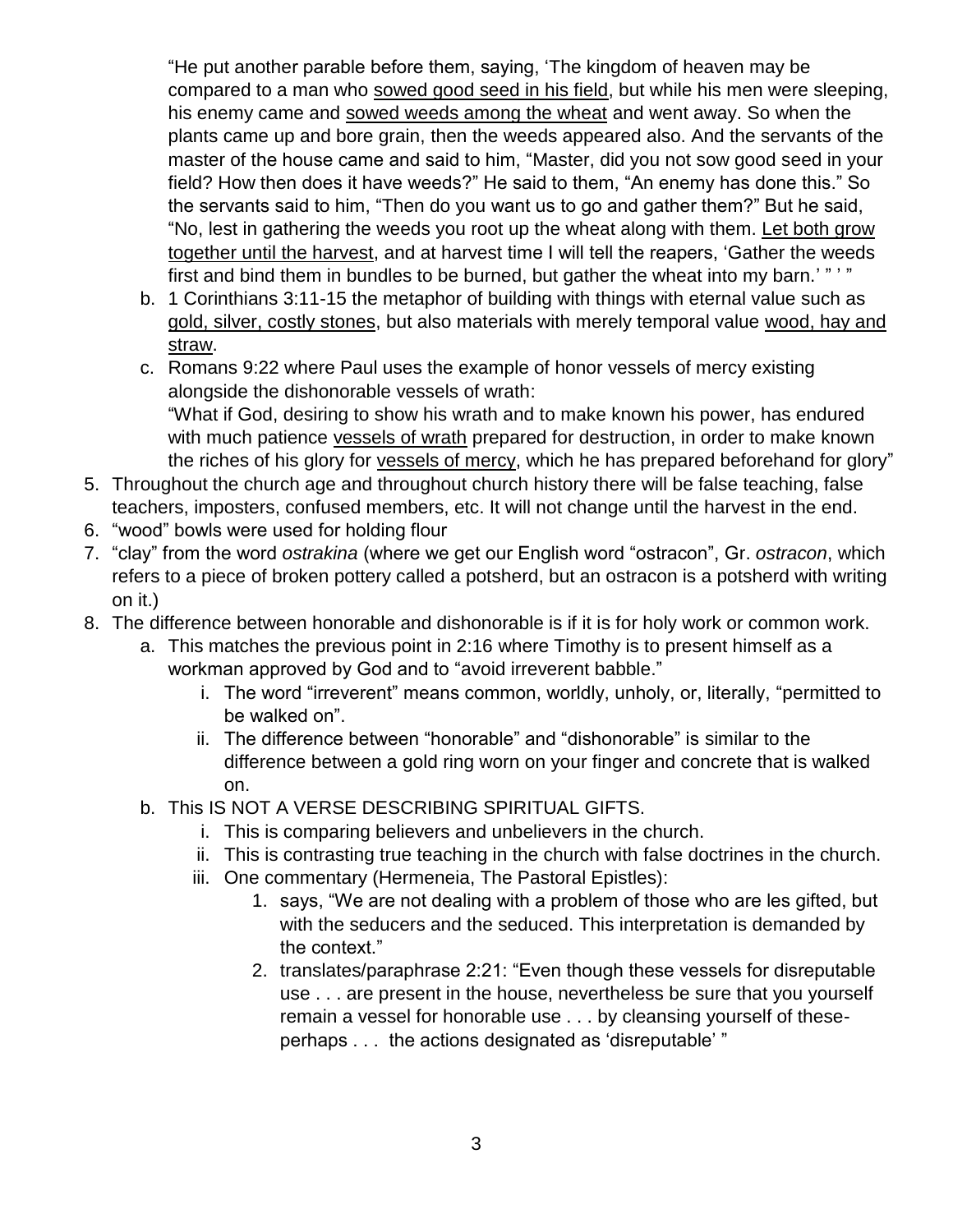2:21 – "**Therefore, if anyone cleanses himself from what is dishonorable, he will be a vessel for honorable use, set apart as holy, useful to the master of the house, ready for every good work**."

|                        | 1437 [e]            | 3767 [e]  | 5100 [e]        | 1571 [e]  |                     |          | 1438 [e]    |      | 575 [e]                | 3778 [e]             |          | 1510 [e]   | 4632 [e]             | 1519 [e]      | 5092 [e] |  |
|------------------------|---------------------|-----------|-----------------|-----------|---------------------|----------|-------------|------|------------------------|----------------------|----------|------------|----------------------|---------------|----------|--|
|                        | ean                 | oun       | tis             | ekkatharë |                     |          | heauton     |      | apo                    | toutōn               |          | estai      | skeuos               | eis           | timēn    |  |
| 21                     | $\dot{\epsilon}$ àv | OUV       | τıς             |           | έκκαθάρη            |          | εαυτον      |      | $\alpha$ <sub>TO</sub> | τούτων               | ×.       | έσται      | σκεῦος               | $\epsilon$ ic | τιμήν,   |  |
|                        | lf                  | therefore | anvone          |           | shall have cleansed |          | himself     |      | from                   | these                |          | he will be | a vessel             | for           | honor    |  |
|                        | Conj                | Conj      | <b>IPro-NMS</b> | V-ASA-3S  |                     |          | RefPro-AM3S |      | Prep                   | DPro-GNP             |          | V-FIM-3S   | N-NNS                | Prep          | N-AFS    |  |
| $37$ [e]               |                     |           | 2173 [e]        |           | 3588 [e]            | 1203 [e] |             |      | 1519 [e]               | 3956 [e]             | 2041 [e] | 18 [e]     | 2090 [e]             |               |          |  |
|                        | hēgiasmenon         |           | euchrēston      |           | tō                  | despotē  |             |      | eis                    | pan                  | ergon    | agathon    |                      | hētoimasmenon |          |  |
| ήγιασμένον,            |                     |           | εὖχρηστον       |           | τω                  | δεσπότη  |             |      | $\vec{\epsilon}$       | $\pi\tilde{\alpha}v$ | έργον    | ἀγαθὸν     |                      | ήτοιμασμένον. |          |  |
| having been sanctified |                     | useful    | to the          |           | Master              |          |             | for  | every                  | work                 | good     |            | having been prepared |               |          |  |
| V-RPM/P-NNS            |                     | Adj-NNS   | Art-DMS         |           | N-DMS               |          |             | Prep | Adi-ANS                | N-ANS                | Adj-ANS  |            | <b>V-RPM/P-NNS</b>   |               |          |  |

- 1. Timothy is being encouraged to cleanse himself and his church of false teaching.
	- a. "cleanse" is *ekkathare* meaning "to cleanse thoroughly". It is also used in 1 Corinthians 5:7 to "clean out the old leaven" (context is worth looking at)
		- i. *Ekkathare* is a verb in the Aorist Subjunctive Active 3rd person singular
			- 1. Aorist tense refers to an action that once it has been done it is complete. It need not be a point in time, but a process that leads to successful, completion. Thus, the interlinear translation above is "*shall have* cleansed"
			- 2. Subjunctive mood the mood of potential. This could potentially happen.
			- 3. Active voice the subject causes or produces the action of the verb
			- 4.  $3<sup>rd</sup>$  person singular he or she did the cleansing. In this case he or she cleansed themselves.
- 2. Notice here the vessel that was dishonorable can be converted into something that is:
	- a. "For honorable use"
	- b. "Set apart as holy"
	- c. "Useful to the master of the house"
	- d. "Ready for every good work"
		- i. This sounds like the result that occur after a person has allowed the Scripture teach, rebuke, correct and train them as will be presented in 2 Timothy 3:16-17: "All Scripture is breathed out by God and profitable for teaching, for reproof, for correction, and for training in righteousness, that the man of God may be complete, equipped for every good work." ("equipped" in 2 Tim. 3:17 is *exertismenos* meaning "to complete", "to equip fully" indicating the person has been completely furnished, equipped and supplied to accomplish and finish the assignment.)
		- ii. "ready" here in 2 Timothy 2:21 is *hetoimazo* /het-oy-mad-zo/ meaning "to prepare" and "make ready".
- 3. Consider that Timothy and others can choose to change their response to Jesus and their response to the True teaching. This is just like: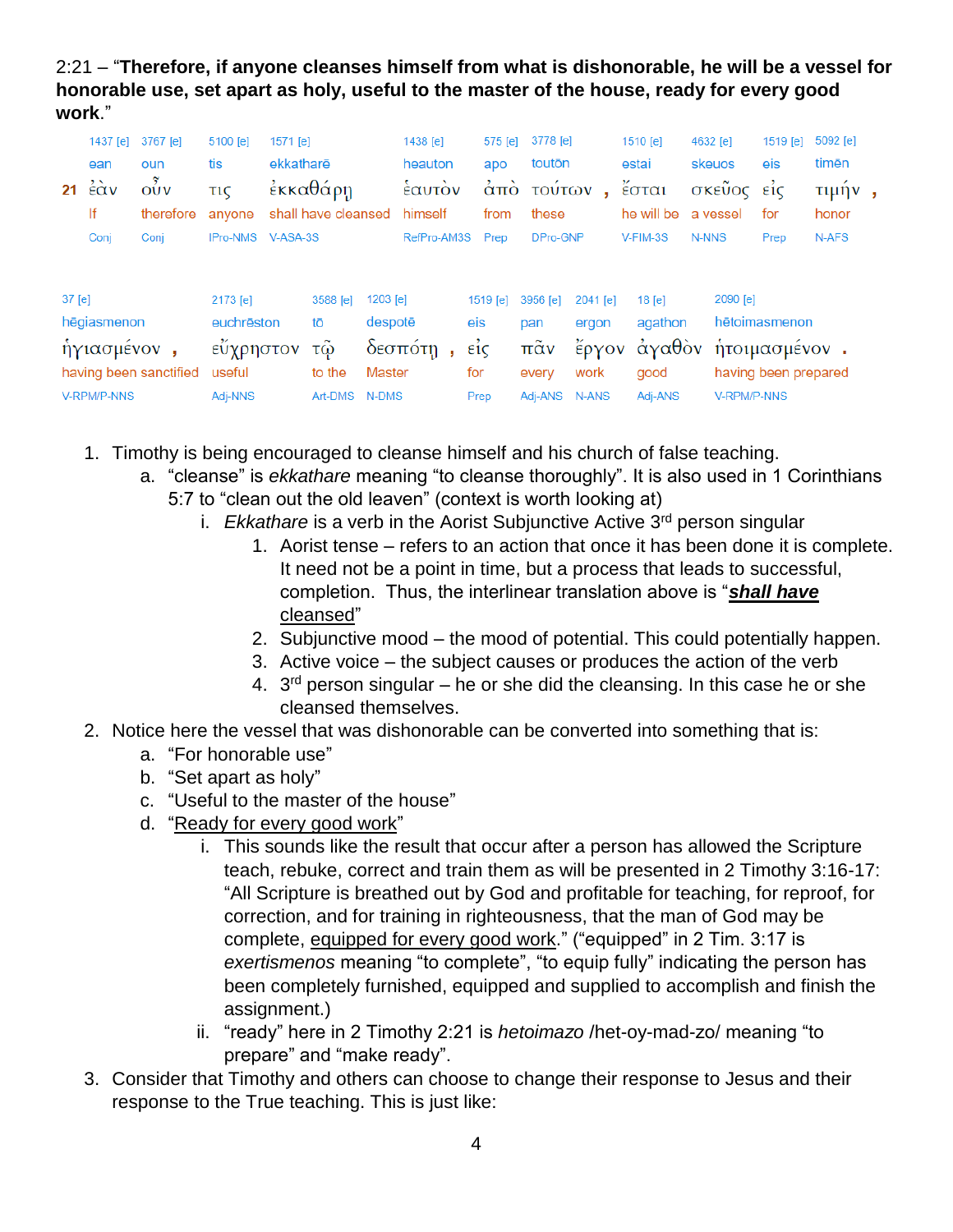- a. In 1 Corinthians 3 where the worker could use better building material instead of face loss in judgment for using wood, hay or straw instead of gold, silver and costly stones.
- b. In Romans 9:25-26 the vessels of wrath who were NOT God's people will be called by God, "my people", "beloved" and "sons of the living God."
- 4. Timothy and others in Ephesus are told they need to "cleanse" themselves "from what is dishonorable"
	- a. "cleanse"
	- b. "dishonorable"

#### 2:22 – "**So flee youthful passions and pursue righteousness, faith, love, and peace, along with those who call on the Lord from a pure heart**."

|          | 3588 [e]<br>Tas<br>22 $T\alpha\zeta$<br>٠ | de<br>$\delta \hat{\epsilon}$<br>And |          | 1161 [e] 3512 [e]<br>neōterikas<br>youthful |              | 5343 [e]<br>1939 [e]<br>epithymias<br>pheuge<br>νεωτερικάς έπιθυμίας φεῦγε; δίωκε δε<br>lusts<br>flee |                   |  | 1377 [e]<br>diōke<br>pursue | 1161 [e]<br>de<br>now | 1343 [e]   | dikaiosynēn<br>δικαιοσύνην,<br>righteousness |          | 4102 [e]<br>pistin<br>πίστιν,<br>faith |          |                             |
|----------|-------------------------------------------|--------------------------------------|----------|---------------------------------------------|--------------|-------------------------------------------------------------------------------------------------------|-------------------|--|-----------------------------|-----------------------|------------|----------------------------------------------|----------|----------------------------------------|----------|-----------------------------|
|          | Art-AFP                                   | Conj                                 |          | Adj-AFP                                     |              | N-AFP                                                                                                 |                   |  | V-PMA-2S                    | V-PMA-2S Conj         |            | N-AFS                                        |          |                                        | N-AFS    |                             |
| $26$ [e] |                                           |                                      | 1515 [e] |                                             | 3326 [e]     |                                                                                                       | 3588 [e]          |  | 1941 [e]                    |                       | 3588 [e]   | 2962 [e]                                     | 1537 [e] |                                        | 2513 [e] | 2588 [e]                    |
|          | agapēn<br>άγάπην                          |                                      | eirēnēn  | είρήνην                                     | meta<br>μετά |                                                                                                       | tōn<br>τῶν        |  | epikaloumenon               | έπικαλουμένων         | ton<br>τὸν | Kyrion<br>Κύριον έκ                          | ek       |                                        | katharas | kardias<br>καθαρᾶς καρδίας. |
| love     |                                           |                                      |          | [and] peace                                 | along with   |                                                                                                       | those             |  | calling on                  |                       | the        | Lord                                         | out of   |                                        | pure     | a heart                     |
| N-AFS    |                                           |                                      | N-AFS    |                                             | Prep         |                                                                                                       | Art-GMP V-PPM-GMP |  |                             |                       | Art-AMS    | N-AMS                                        | Prep     |                                        | Adj-GFS  | N-GFS                       |

1. In 2:22-26 two types of people are presented:

- a. Believer and true teacher:
	- i. Flee youthful passions
	- ii. Pursue:
		- 1. Righteousness
		- 2. Faith
			- 3. Love
			- 4. Peace
	- iii. Work with those who call on the Lord from a pure heart
	- iv. Not quarrelsome
	- v. Kind
	- vi. Teach
	- vii. Endure evil
	- viii. Gentle
	- ix. Correct opposition
- b. The false believer or a false teacher:
	- i. Foolish controversies
	- ii. Ignorant controversies
	- iii. Breed quarrels
	- iv. Senseless
	- v. Captured by Satan in a snare
	- vi. Doing Satan's will
- 2. Timothy is told two things: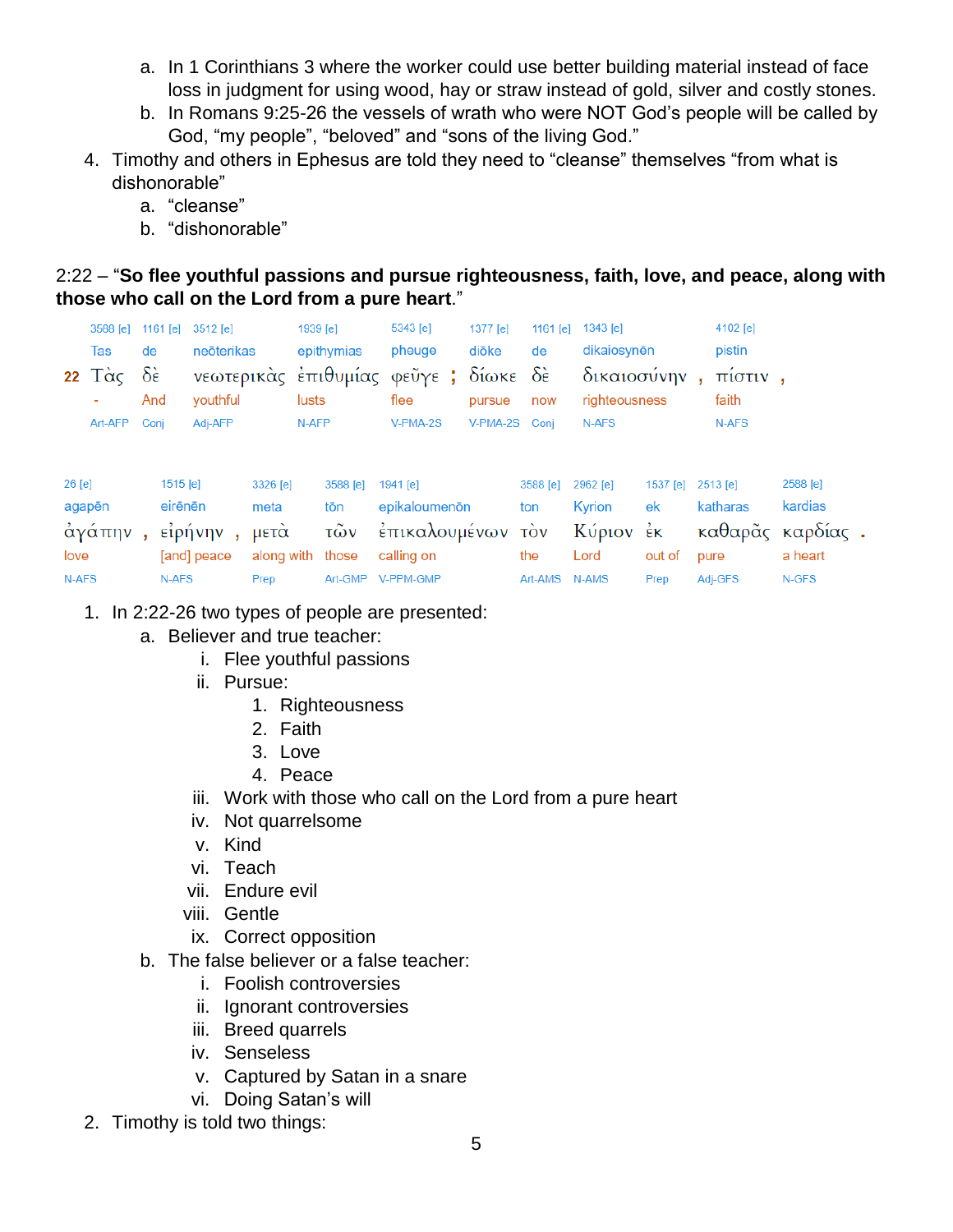- a. "flee" from *pheuge* which is used to say "flee", "escape", "shun"
- b. "pursue" from *dioke* which means "to aggressively chase like a hunter"
- 3. Timothy is also told to "flee" and "pursue" in 1 Timothy 6:11: "But as for you, O man of God, flee these things. Pursue righteousness, godliness, faith, love, steadfastness, gentleness."
	- a. "flee" the temptation to use godliness to get rich
	- b. "pursue" righteousness
- 4. "youthful passions" are likely more than sexual temptations, but would focus on temptations of "youthful passions" that arise in the midst of a discussion, during a debate or when called upon to teach. These more likely would include:
	- a. Harsh answers
	- b. Lengthy expressions on trivial matters
	- c. Intolerance
	- d. Half-baked ideas
	- e. Zeal without true commitment
	- f. Asserting opinions from a place of authority
	- g. Basically an arrogant attitude with an abrasive presentation

## 2:23 – "**Have nothing to do with foolish, ignorant controversies; you know that they breed quarrels**."

|                |     | 3588 [e] 1161 [e] 3474 [e] 2532 [e] 521 [e] |      |                                                                              | 2214 [e] | 3868 [e]   | 1492 [e]       | 3754 [e] 1080 [e]                | 3163 [e] |
|----------------|-----|---------------------------------------------|------|------------------------------------------------------------------------------|----------|------------|----------------|----------------------------------|----------|
| Tas de         |     | mōras                                       |      | kai apaideutous                                                              | zētēseis | paraitou   | eidōs          | hoti gennōsin                    | machas   |
|                |     |                                             |      | 23 Τὰς δὲ μωρὰς καὶ ἀπαιδεύτους ζητήσεις παραιτοῦ, εἰδὼς ὅτι γεννῶσιν μάχας. |          |            |                |                                  |          |
| <b>Service</b> | And |                                             |      | foolish and ignorant speculations refuse                                     |          |            |                | knowing that they breed quarrels |          |
| Art-AFP Conj   |     | Adi-AFP                                     | Coni | Adi-AFP                                                                      | N-AFP    | V-PMM/P-2S | V-RPA-NMS Coni | V-PIA-3P                         | N-AFP    |

- 1. Two main points are going to be made in the next verses:
	- a. Stay out of quarrels and arguments that cause division
	- b. Deal with opposition and different viewpoints with patience and kindness because you are trying to show them the Truth.
- 2. "Refuse" is *paraitou* /par-ahee-teh-om-ahee/ means "to beg from" or "to beg off" it is translated here in the interlinear as "refuse", but in the ESV as "Have nothing to do with" or NIV as "Don't have anything to do with"
	- a. *paraitou* is also in 1 Timothy 4:7, "Have nothing to do with irreverent, silly myths. Rather train yourself for godliness."
- 3. "foolish" is *moros* (as our word "moron")
	- a. referring to the nerves it means "dull" or "sluggish"
	- b. referring to the mind it means "dull", "stupid", "foolish.
- 4. "stupid" is *apaideutous* /ap-ah-ee-dyoo-tos/ meaning "uninstructed".
	- a. Referring to someone who is "untrained", "uneducated", "in need of training or education."
	- b. The subject is "ignorant"
- 5. "controversies" (ESV) or "arguments" (NIV) or "speculations" (interlinear) are all translations of *zeteseis* /dzay-tay-sis/
	- a. *zeteseis* means "a search" or "questioning".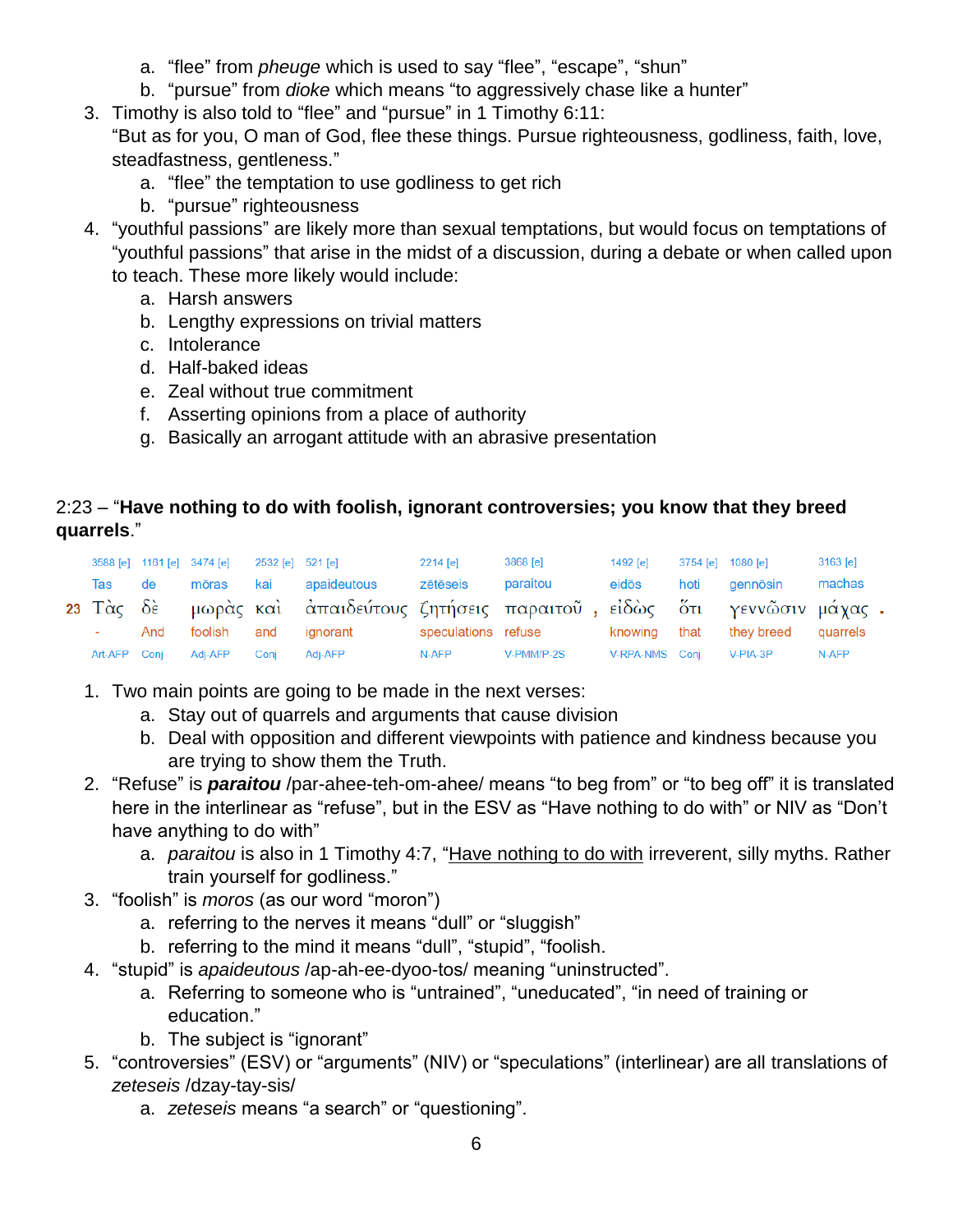- b. zeteseis is used to refer to " a question", "a debate", "a controversy",
- c. zeteseis can also refer to "a seeking" or "a searching"
- d. These are subjects, topics or areas that there is no clear answer, but there is a question. People attempt to answer the theological, philosophical or social question with their own thoughts, experiences, and opinions. But, no matter how they search or seek for an answer there is still room for more ideas from morons and uneducated speakers to present a concept or an idea that will attract other stupid morons.
- 6. Timothy is to "refuse" to discuss or answer unsearchable questions based merely on human opinion, philosophy or ideology.
- 7. These zeteseis ("questions", "debates", "searching", "speculatins") are never resolved, but merely form opposing groups which then "breed quarrels".
- 8. "they breed" *gennosin* means "to bring forth" as in "give birth to"
- 9. "quarrels" from *machas* which means "fights". Originally referred to "battles" or "conflicts" in military, but in philosophical battles of words it meant "strife", "contention", "quarrel"

## 2:24 – "**And the Lord's servant must not be quarrelsome but kind to everyone, able to teach, patiently enduring evil**,"

| 1401 [e]                    |      | 1161 [e] 2962 [e] | 3756 [e] 1163 [e] |            | 3164 [e]                        | $235$ $\text{[e]}$ | 2261 [e]     | 1510 [e] 4314 [e] |        |
|-----------------------------|------|-------------------|-------------------|------------|---------------------------------|--------------------|--------------|-------------------|--------|
| doulon                      | de   | Kvriou            | ou                | dei        | machesthai                      | alla               | <b>epion</b> | einai             | pros   |
| 24 $\delta$ oũ $\lambda$ ov |      | δὲ Κυρίου, οὐ δεῖ |                   |            | μάχεσθαι, άλλὰ ἤπιον εἶναι πρὸς |                    |              |                   |        |
| [The] bond-servant now      |      |                   |                   |            |                                 | but                | aentle       | to be             | toward |
| N-AMS                       | Coni | N-GMS             | Adv               | $V-PIA-3S$ | V-PNM/P                         | Coni               | Adi-AMS      | <b>V-PNA</b>      | Prep   |

| 3956 [e] | 1317 [e]                        | $420$ [e]  |
|----------|---------------------------------|------------|
| pantas   | didaktikon                      | anexikakon |
|          | πάντας, διδακτικόν, άνεξίκακον, |            |
| all      | able to teach                   | forbearing |
| Adj-AMP  | Adj-AMS                         | Adj-AMS    |

- 1. Quarreling about unsolvable ideologies is not what the servant of the Lord is to do.
	- a. The reason these *zeteseis* lead to quarreling is:
		- i. Not all men are on the same foundation. Some are on Jesus. Others on pagan gods. Some on naturalism. Etc.
		- ii. The ideas and logic of men regarding theology, philosophy or society are not all beginning on the concept of YHWH and the revealed word.
		- iii. There will always be a mixed multitude of opinions concerning these because people (pagans and believers) are standing on a variety of potential foundations.
		- iv. People will arrive at different answers depending on their foundational believes or worldview.
		- v. Timothy, a servant of YHWH, will find it best to teach the Word of God instead of trying to negotiate with these "morons" (undeveloped nerves) and "stupids" (uneducated in the Truth).
- 2. The answer for Timothy is to: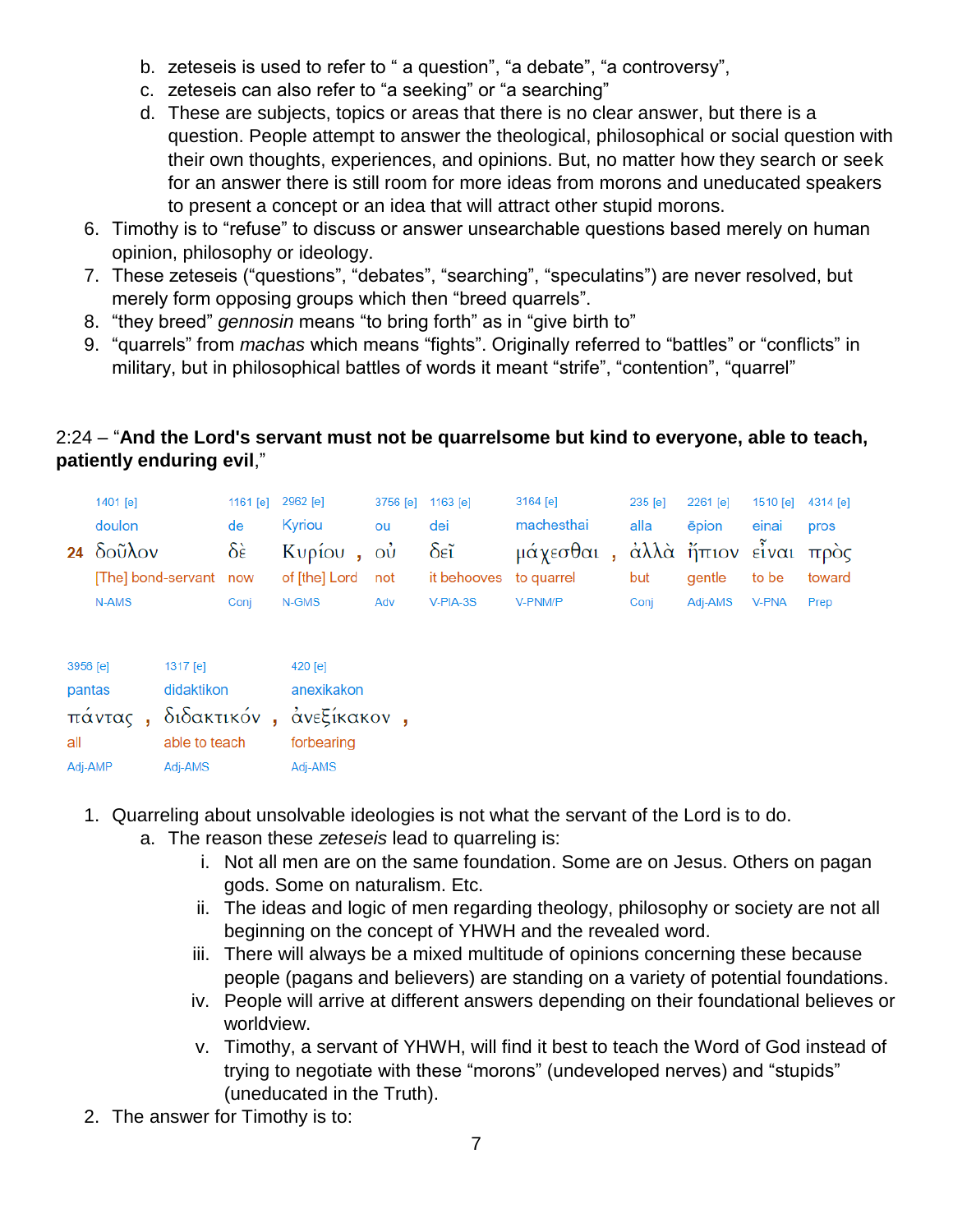- a. Be gentle with the "morons" and "stupids"
- b. Teach the "morons" and "stupids"
- c. Approach the teaching of "morons" and "stupids" with "FORBEARING", or *anexikakon*.
- 3. "patiently enduring evil" (ESV) or "not resentful" (NIV) or "forbearing" (interlinear)
	- a. *anexikakon* comes from two words:
		- i. *anecho* meaning "to hold up" and "to bear with". *Anecho* is used to communicate the idea of "enduring", bearing with", having patience with", "suffering" and "persisting".
		- ii. *kakos* meaning "bad" or "evil". Kakos is used to refer to a wide variety of things and people considered to be "bad" or "evil" in a variety of ways.
	- b. *anexikakon* means "enduring evil" or "having patience with badness".
	- c. In this case the teacher is going to have to be patient with the "moron" and the "stupid" while they the teacher attempts to build the foundation of Jesus and the Truth in the soul of the person.
		- i. Again, it is not a matter of entering the debate at their unsustainable position
		- ii. It is about laying the foundation of Jesus and Truth in their soul. And, then building on that.
- 4. "able to teach" is from *didaktikon* meaning "apt at teaching" and "able to teach"

## 2:25 – "**correcting his opponents with gentleness. God may perhaps grant them repentance leading to a knowledge of the truth**,"

| en<br>$25 \div 2$<br>in<br>Prep             |  | 1722 [e] 4240 [e]<br>prautēti<br>N-DFS   |  | gentleness                                                        | 3811 [e]<br>paideuonta<br>disciplining<br><b>V-PPA-AMS</b> |                                                    | 3588 [e]<br>tous<br>those<br>Art-AMP | 475 [e]<br>opposing<br>V-PPM-AMP | antidiatithemenous<br>πραΰτητι παιδεύοντα τους αντιδιατιθεμένους, μή   | 3361 [e] 4219 [e]<br>mē<br>lest<br>Adv | pote<br>ποτε δώη<br>ever<br>Conj | $1325$ [e]<br>dōē<br>may give<br>$V-ASA-3S$ | 846 [e]<br>autois<br>αυτοΐς<br>them<br>PPro-DM3P |
|---------------------------------------------|--|------------------------------------------|--|-------------------------------------------------------------------|------------------------------------------------------------|----------------------------------------------------|--------------------------------------|----------------------------------|------------------------------------------------------------------------|----------------------------------------|----------------------------------|---------------------------------------------|--------------------------------------------------|
| 3588 [e]<br>ho<br>$\dot{\delta}$<br>Art-NMS |  | 2316 [e]<br><b>Theos</b><br>God<br>N-NMS |  | $3341$ [e]<br>metanoian<br>Θεὸς μετάνοιαν,<br>repentance<br>N-AFS |                                                            | 1519 [e] 1922 [e]<br>eis<br>$ε$ ίς<br>unto<br>Prep | epignōsin<br>a knowledge<br>N-AFS    |                                  | 225 [e]<br>alētheias<br>έπίγνωσιν άληθείας,<br>of [the] truth<br>N-GFS |                                        |                                  |                                             |                                                  |

- 1. "gentleness"
- 2. "disciplining"
- 3. "those opposing"
- 4. "God may give them repentance unto a knowledge of the truth."